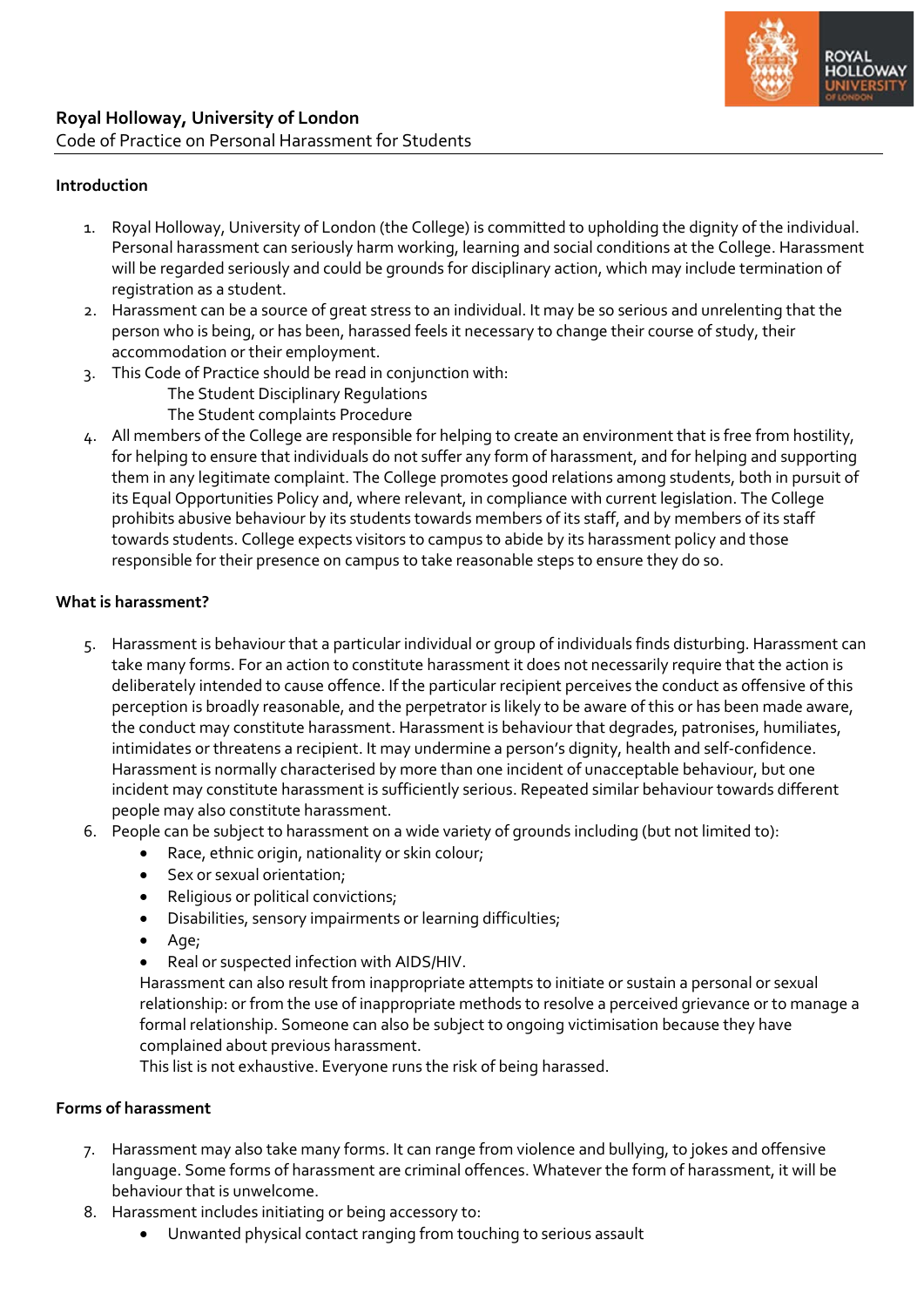# **Code of Practice on Personal Harassment for Students (continued)**



- Jokes, gossip, letters or other comments, either oral, written or posted in electronic form on social media etc., which could reasonably be regarded as offensive or likely to cause distress;
- Displays of pictures, photographs, graffiti or other visual material which could reasonably be regarded as offensive or likely to cause distress, including displays on computer screens and obscene gestures;
- Isolation or non-cooperation at work, study or in classes, inappropriate exclusion of a person in general social activities;
- Coercion, ranging from pressure for sexual favours to pressure to participate in political/ religious groups, or unreasonable pressure to modify personal behaviour;
- Unwanted commentary on personal behaviour;
- Intrusion by pestering, spying, following, the sending of repeated unwanted phone-calls, emails, text or other communication;
- Bullying, e.g. criticising one person for a common failing, criticising in a public and humiliating way or seek to manage behaviour through threat or intimidation rather than by proper procedures.

## **Procedure to be followed in cases of harassment by College students**

- 9. College would wish that no College member should be deterred from asking for help because of embarrassment or fear that the process will be taken out of their hands or made public. College will respect the sensitivity of the situation, do everything reasonable to ensure confidentiality, and will seek to give the reporting person as much control as possible over whether to carry the case further. We aim to help those subjected to harassment to feel that it is not their fault and that they have a right to stop it recurring.
- 10. Where the issue involves students as both the recipient and the alleged perpetrator of the harassment, the Support and Advisory Services of the Registry are the College section with the expertise and authority to deal with the issue.
- 11. Students concerned about harassment may in the first instance speak to friends, members of their department, their personal advisor, student counsellors, Wardens, other College support workers or Students' Union officers. If possible the recipient may wish to tell the alleged perpetrator that their behaviour is causing offence and request that they desist – although failure of the recipient to do this does not imply consent to the harassment or prevent later action. It is helpful if notes are kept of relevant incidents details and possible witnesses, and offending messages, texts etc. saved. The person affected may approach the Support and Advisory Services at any time for help with the issue. At this informal stage the complainant is welcome to be accompanied by a friend or even to request that an individual from one of the areas above makes an initial contact on their behalf, without revealing their identity if they so wish.

## **Step One**

- 12. In the first instance, the Support and Advisory Services' aim will be to resolve the situation by reconciliatory intervention if appropriate. This may include discussion with the person affected, suggestions for addressing the issue without College intervention and discussion on how to involve other agencies. The college will, if this seems likely to be helpful, also enter into discussion with the student(s) alleged to be causing the offence in the hope of resolving the situation by exploration of the problem and explanation of the College's rules concerning harassment. The College will not explicitly identify the complainant in this process unless this is agreed and will not be obliged to take this step if it seems likely to compromise the disciplinary action in a case of severe harassment.
- 13. No action taken as part of this advisory stage shall constitute disciplinary action. If the matter is discussed with the alleged perpetrators and they are offered advice, these shall not constitute disciplinary warnings. No facts uncovered during such discussion shall be considered to have proven against a student until they are later presented and properly heard in a formal disciplinary process.

## **Step Two**

14. If this stage does not prove effective, or if the matter is too serious to be amendable to an advisory process, consideration can be given to treating the matter as a disciplinary offence, under the Student Disciplinary